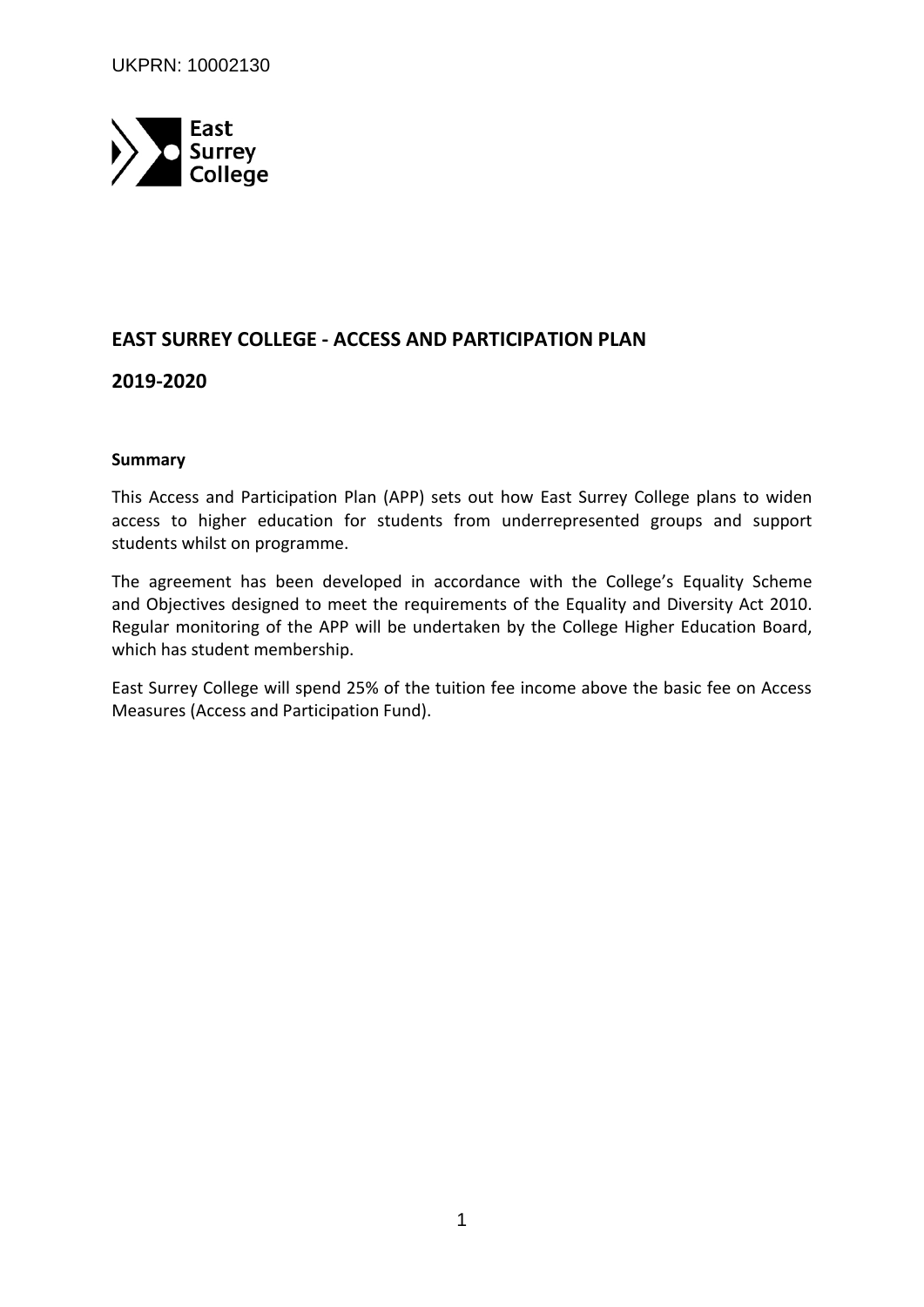# Contents

| 1.             |  |
|----------------|--|
| 2.             |  |
| 3.             |  |
| 4.             |  |
| 5.             |  |
| 6.             |  |
| 7 <sub>1</sub> |  |
| 8.             |  |
| 9.             |  |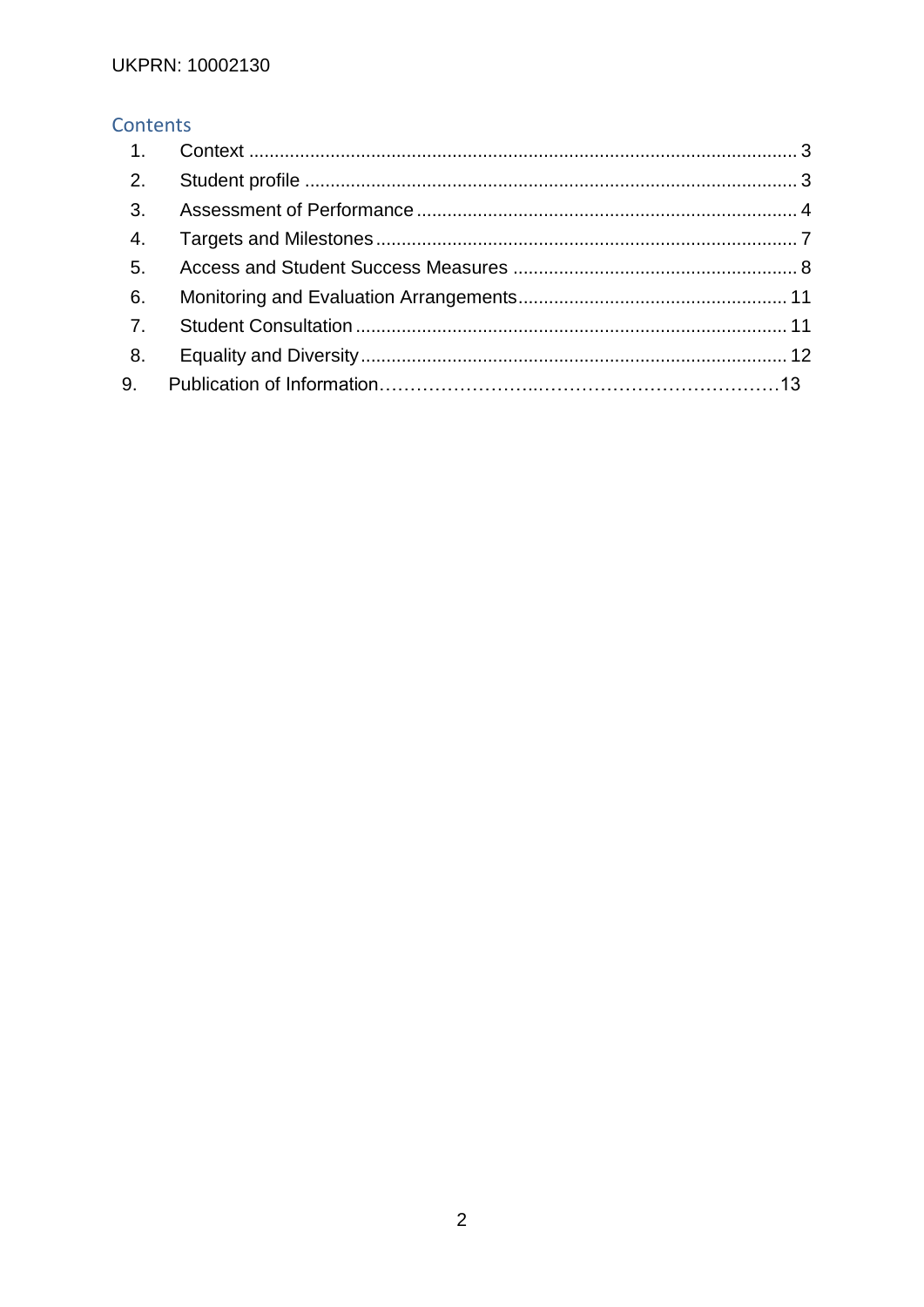# <span id="page-2-1"></span>1. Context

East Surrey College is a general further education college serving the Eastern half of Surrey, as well as to the South of Croydon and the North of West Sussex. It is based on one campus: at Gatton Point to the north of Redhill. East Surrey College was founded as a technical college and has delivered vocationally orientated higher education (HE) programmes for many years and foundation degrees since 2008. The College's main prescribed higher education portfolio primarily serves the local area and a local demand for skills, specifically in early years education, business & management, design & media, software development, electrical & electronic engineering, and construction.

The College firmly locates higher education, both prescribed and non-prescribed, at the core of its mission. It is inextricably linked and continuous with its other provision, specifically further education, and employer engagement, along with vocation support for local sixth form provision.

Higher education is central to the College's aim to widen participation and support local communities through enabling economic prosperity and social inclusion. This is reflected in the College's Strategic Aim 3: "To develop complementary partnerships to widen opportunities and increase participation."

We are a diverse college that respects and celebrates differences in race, disability, gender, age, gender identity, sexual orientation, faith and religious beliefs, background or personal circumstance. We want everyone to feel valued and included in the college community and to achieve their full potential.

This is East Surrey College's first APP and it sets out how the college intends to widen access to higher education and support student success from 2019-2020 onwards.

# <span id="page-2-0"></span>2. Student profile

In 2017-2018 there were 163 students originally enrolled of which 64.4% were full time and 35.6% were part time on prescribed higher education programmes. The provision ranges from Higher National Certificates and Diplomas to foundation degrees. The College also host Higher and Degree Apprentices, which fall outside the scope of this APP. The College will be a Partner College of the University of Chichester for the purposes of this APP having recently run out its final provision in 2018/19 from University of Brighton.

Of the College HE population in 2017-2018:

- 19% were 30 and over
- 12.9% were from a non-white group
- 17.8% had a declared disability or identified learning support needs
- 35.6% were studying on a part time basis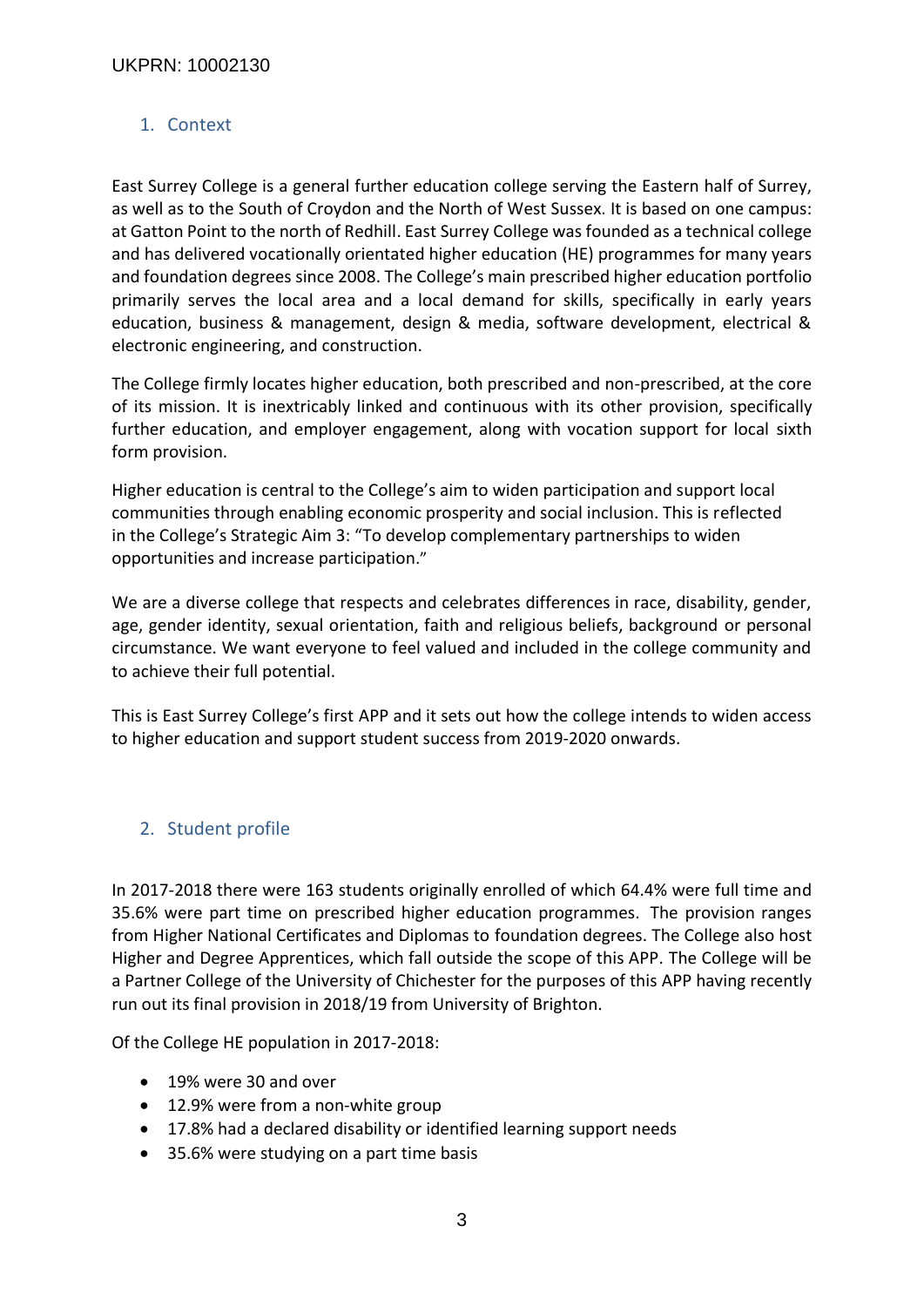# <span id="page-3-0"></span>3. Assessment of Performance

The College performs very well in recruiting part-time, disabled, non-white and mature students. The conspicuous area of underperformance is in recruiting POLAR3 Quintile 1 students, and this is largely due to the College's location and the fact that College HE students are predominantly from the Travel To Work Area.

College performance in recruiting students from under-represented groups is as follows. The College, due to scale and local recruitment, favours the use of local rather than absolute benchmarking. The College acknowledges that it needs to collect data regarding whether HE students are care leavers for future plans.

| Group                                                                                                              | <b>East Surrey College performance</b>                                                                                                                                                                                                                                                                                                                                                                                                                                                                                          |  |  |  |
|--------------------------------------------------------------------------------------------------------------------|---------------------------------------------------------------------------------------------------------------------------------------------------------------------------------------------------------------------------------------------------------------------------------------------------------------------------------------------------------------------------------------------------------------------------------------------------------------------------------------------------------------------------------|--|--|--|
| Percentage of students from<br>low participation<br>neighbourhoods                                                 | HESA data gathered using the POLAR3 method for<br>2010/11 identifies a total FEC average for full-time<br>undergraduates of 12.1% (locational adjusted<br>benchmark). In comparison, as of 2017/18 (TEF Year 3<br>Data), the percentage of HE students from low<br>participation neighbourhoods at East Surrey College was<br>3.7% from Quintile 1 postcodes. Although this figure is<br>very low, the College recruits from its local area which<br>does not have many Quintile 1 (Q1) postcodes that are<br>especially close. |  |  |  |
|                                                                                                                    | The College acknowledges that this is the key emerging<br>area for its further development in terms of<br>performance. It is part of the National Collaborative<br>Outreach Programme (NCOP) strand led by Sussex<br>Learning Network which aims to directly address this<br>issue. The College ambitiously seeks to double its<br>current Q1 HE population by 2022/23.                                                                                                                                                         |  |  |  |
|                                                                                                                    | A key part of this work will be around identifying specific<br>individuals in the College's FE population (and<br>specifically, but not exclusively, white males) in order to<br>target specific interventions to increase the likelihood of<br>internal progression to HE.                                                                                                                                                                                                                                                     |  |  |  |
| The percentage of higher<br>education students from ethnic<br>minority/non-white groups<br>studying at the College | As of 2017/18, 12.9% of the College's prescribed higher<br>education student population identified as being from<br>an ethnic minority/non-white background. This<br>compares quite positively with the overall percentage<br>within Surrey of 9.6% (2011 Census data).                                                                                                                                                                                                                                                         |  |  |  |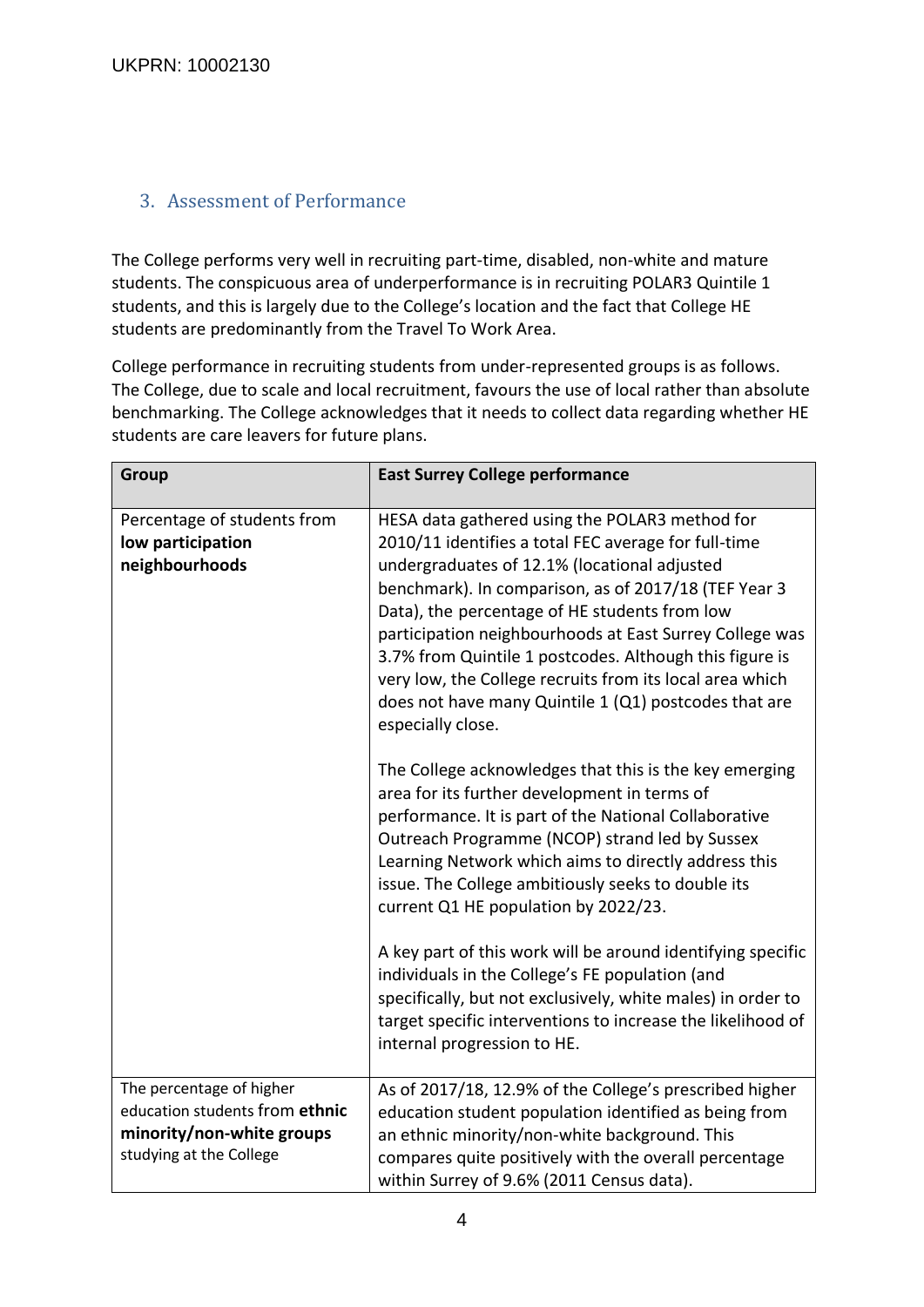$\overline{\phantom{a}}$ 

|                                                                                                                                                           | The College recruits well from the non-white<br>populations in and around the Crawley and Croydon<br>areas and seeks to maintain this performance in the<br>future.                                                                                                                                                     |
|-----------------------------------------------------------------------------------------------------------------------------------------------------------|-------------------------------------------------------------------------------------------------------------------------------------------------------------------------------------------------------------------------------------------------------------------------------------------------------------------------|
|                                                                                                                                                           | According to the TEF Year 3 split metrics, non-white<br>students at the College have a very high likelihood (a<br>double positive flag) of continuation.                                                                                                                                                                |
| The percentage of full time higher<br>education students with a<br>declared disability or<br>identified learning support<br>need studying at the College. | As of 2017/18, 17.8% of the College's prescribed higher<br>education student population had a declared disability<br>or identified learning support need. Although the<br>College performs well on this aspect, 2017/18 data is<br>atypically high and has not therefore been used as a<br>baseline.                    |
|                                                                                                                                                           | 13.5% of Surrey residents in the 2011 Census declared a<br>disability or long term health condition with the College<br>aspiring for above 15% of its HE population being<br>categorised thus, as a steady state.                                                                                                       |
| Non-continuation following<br>year of entry.                                                                                                              | The College's continuation rate following year of entry is<br>currently at 86.3% (2016/17). This compares with the<br>College's TEF Year 3 Benchmark of 84.5%.                                                                                                                                                          |
|                                                                                                                                                           | The College would aspire to bring its continuation rate<br>more consistently in line with its seven year average<br>completion rate of 87%.                                                                                                                                                                             |
| <b>Progression to postgraduate</b><br>study or employment                                                                                                 | Due to its small scale, the College does not gain a great<br>deal of useful data from the DLHE or TEF metrics<br>currently, especially for full time students, and<br>recognises that this is a challenging area to better<br>understand. In order to do this, the College has chosen<br>to administer the DLHE itself. |
|                                                                                                                                                           | For full time students, there are clear negative flags on<br>Year 3 of the data for both employment/further study<br>and highly skilled employment and further study. The<br>College would seek to introduce Level 6 top-ups to<br>contribute to an improved performance here.                                          |
|                                                                                                                                                           | There is a clear underperformance in the numbers of<br>part time students gaining employment/further study<br>(TEF Year 3 metrics) as the College is in the bottom 10%<br>nationally in absolute performance terms (performance                                                                                         |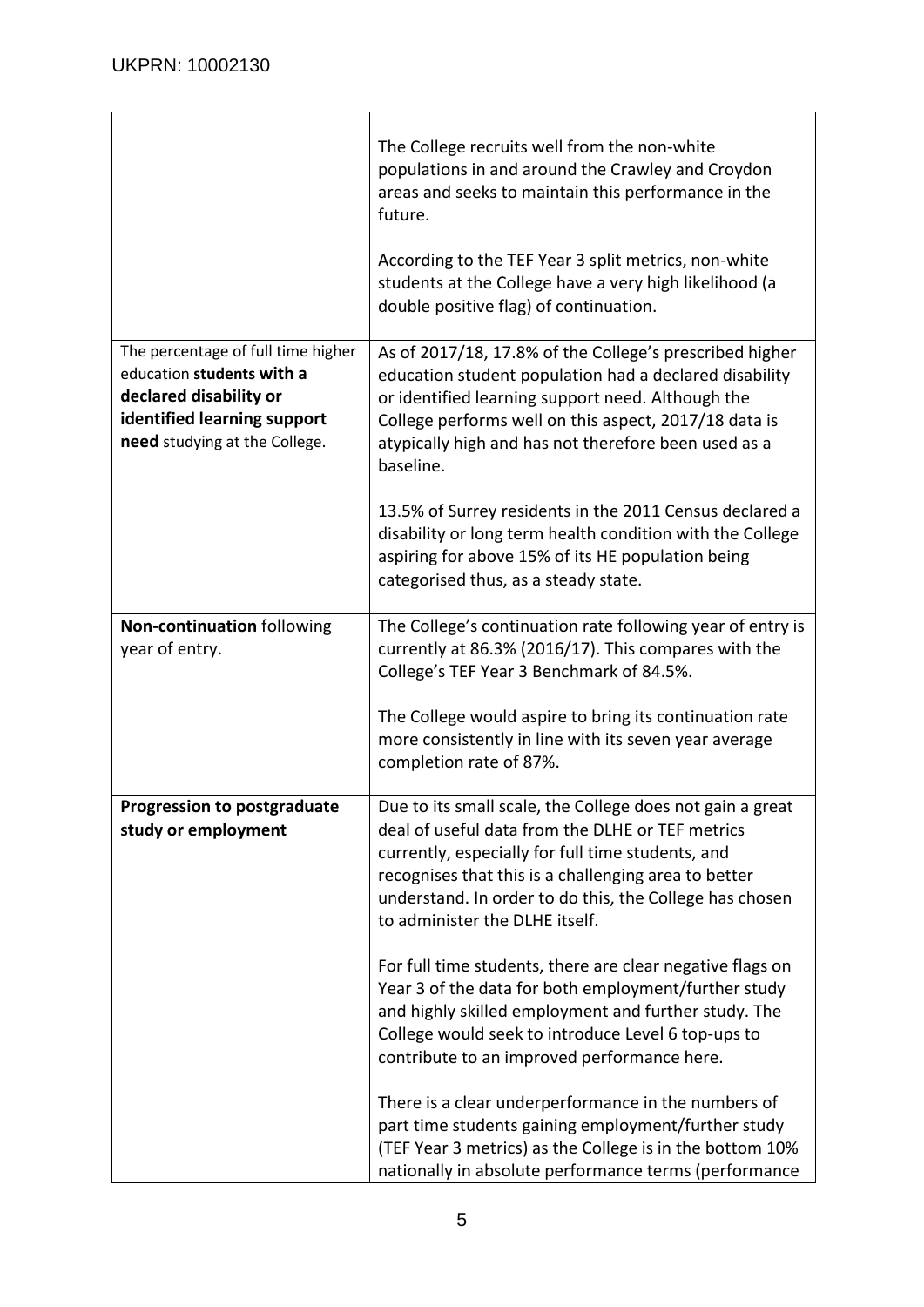| being 91.3% compared to a TEF Year 3 benchmark of<br>$97.2%$ ).                                                                                                                                   |
|---------------------------------------------------------------------------------------------------------------------------------------------------------------------------------------------------|
| However, this masks an underlying overperformance in<br>that 82.6% of its part time students progress to highly<br>skilled employment/further study compared to a TEF<br>Year 3 benchmark of 78%. |

The College's track record in recruiting students from a widening participation background is almost exclusively positive as whilst it is low for the percentage of students from low participation neighbourhoods, it compares favourably with external benchmarks for disability, part-time, non-white, and non-continuation. In terms of Success, the College's TEF Year 3 metrics indicate that BME students (with a double positive flag) are especially likely to Continue. White students, however, show a single negative flag and are therefore moderately less likely to Continue. Looking across the last 3 years of enrolments, the College recruits 6.6% of its HE population as white males from Quintiles 1 and 2, being the least represented group in HE. This is a reasonable performance in terms of the local population, however the College will seek to make further gains by engaging with NCOP work especially in the wards south of Crawley.

Therefore, in the context of its current and previous performance, the number of programmes being charged above the basic fee, the APP-countable income forecasted and the high number of wards within the Redhill/Reigate area that are in quintiles 5 and 4, an expenditure of 25% of fee income above the basic fee is deemed as appropriate. The College will review this policy on an annual basis to ensure expenditure levels and the allocation of funds achieve the targets set out in section 5.

The College recognises that relatively low student numbers compared to universities means that small differences in the population can has an amplified effect. It is not therefore appropriate to deploy multiple indicators. The College recognises that because (a) College HE students tend to live at home, and that (b) east Surrey is an affluent area, that it should not be overly ambitious in setting targets around low participation neighbourhoods.

# <span id="page-5-0"></span>4. Targets and Milestones

As this is the first iteration of our Access Agreement/APP for 2019-20, there is nothing to report on. Access Activity will not commence until October 2019 when the higher fee income becomes available.

### **TARGETS**

1. Further increase the proportion of part time prescribed HE students at the College (headcount) by 0.6% per year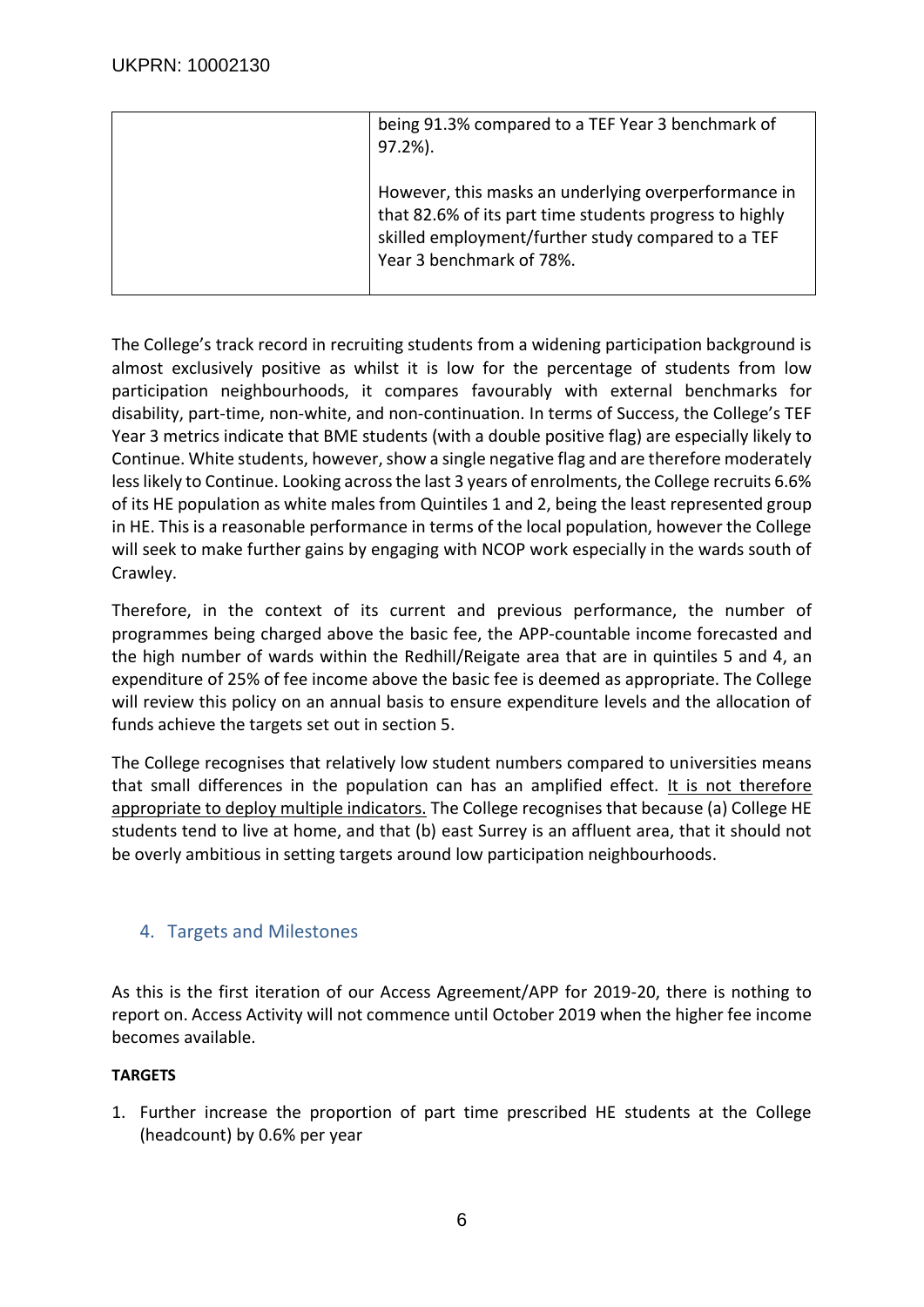- 2. Maintain the proportion of students with a declared disability at over 15% (headcount) or above
- 3. College Level 3 study programmes to meet or exceed the relevant national achievement rate in their subject areas
- 4. To double the percentage (headcount) of young full-time undergraduate entrants from low participation neighbourhoods.
- 5. To maintain the proportion of non-white students at 13% (headcount) or above
- 6. Establish two Honours top-up programmes at the College by 2022/23 which provide an internal progression route from Level 5.
- 7. To increase the continuation rate for all prescribed higher education programmes to 87% (headcount)
- 8. Work with the University of Chichester to develop bridging courses between FE & HE that recognise and enhance current skills and meet the needs of Health & Social Care employers.

# <span id="page-6-0"></span>9. Access and Student Success Measures

### **OVERVIEW OF EXPENDITURE**

The College will spend 25% of its higher fee income (forecast at £54,735 in 2019/20) on Access, Student Success and Progression measures.

The College has allocated the largest percentage of its Access and Participation Fund (55%) to bursaries primarily in order to increase the percentage of students from low participation neighbourhoods. The College's current performance is below benchmark and it believes that this financial support, coupled with increased outreach activities that focus on the funding of degree-level study, will help break down concerns amongst many potential students on the cost of pursuing an HE qualification.

A bursary has been identified as being more attractive to students from a widening participation background as it will offer immediate financial support for course materials, travel and other personal or financial matters which can have an impact on attendance and continuation. The bursary will be promoted as a means by which a student can purchase essential texts or computing hardware and software.

An allocation of 20% of the Access and Participation Fund has been made to outreach (15%) and progression (5%) activities. This is to support the College's Marketing and School's liaison functions and further improve the advice and guidance given to HE students wishing to progress on to postgraduate study or employment. The additional funding will support the cost of delivering additional events, increasing staffing at events, producing information for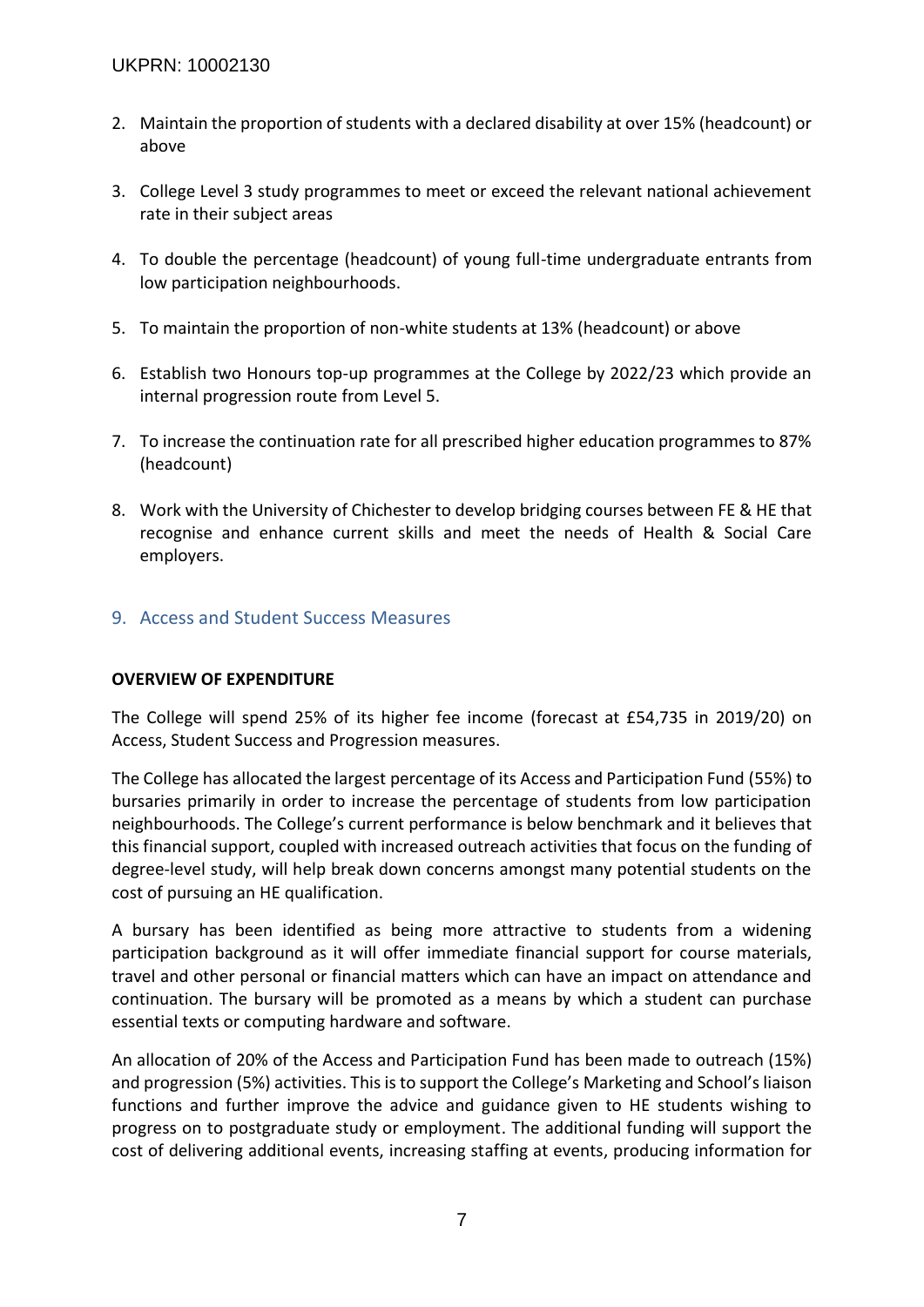applicants and providing support in College for students applying for HE, further HE study and seeking employment.

25% of the Access and Participation Fund has been allocated to strategies to increase success in order to help students who encounter either personal circumstances or academic challenges to complete their programme. As a further education college, our HE offer targets students with a lower UCAS entry profile enabling a large number of people who are not able to study at a higher education institution achieve a degree-level qualification. This lower entry profile attracts a large number of students who experience academic challenges but do not qualify for additional statutory support. By increasing the number of additional learning support hours available to HE students, the College anticipates that its continuation rate will increase.

### **STRATEGIES TO INCREASE ACCESS AND PROGRESSION**

#### **Bursaries**

In 2019-20, the college will spend 55% of the Access and Participation Fund on financial support in the form of three types of bursary awarded in the first year of a programme. The total number of bursaries awarded will be capped in accordance with the resource plan for 2019-20.

- 1. The college will provide a phased cash bursary of £1000 for all full-time prescribed higher education students. To be eligible for the bursary, students must:
	- a) Be on the first year of a foundation degree, higher national certificate or higher national diploma programme
	- b) Be in receipt of the maximum statutory maintenance loan (currently for students with a household income of £25,000 or less).
	- c) Have not received the bursary before.
- 2. The college will provide a phased cash bursary of £1000 for all part-time prescribed higher education students. To be eligible for the bursary, students must:
	- a) Be on the first year of a foundation degree, higher national certificate or higher national diploma programme.
	- b) Be able to provide satisfactory evidence of family income under £42,620
	- c) Have not received the bursary before.
- 3. The college will provide a phased cash bursary of £1000 for all prescribed higher education students progressing to full and part-time prescribed higher education from level 3 programmes at the College. To be eligible for the bursary, students must:
	- a) Be on the first year of a foundation degree, higher national certificate or higher national diploma programme (full-time or part-time).
	- b) Be in receipt of the statutory maintenance loan (full-time students)
	- c) Be able to provide satisfactory evidence of family income under £42,620 (part-time students).
	- d) Have not received the bursary before.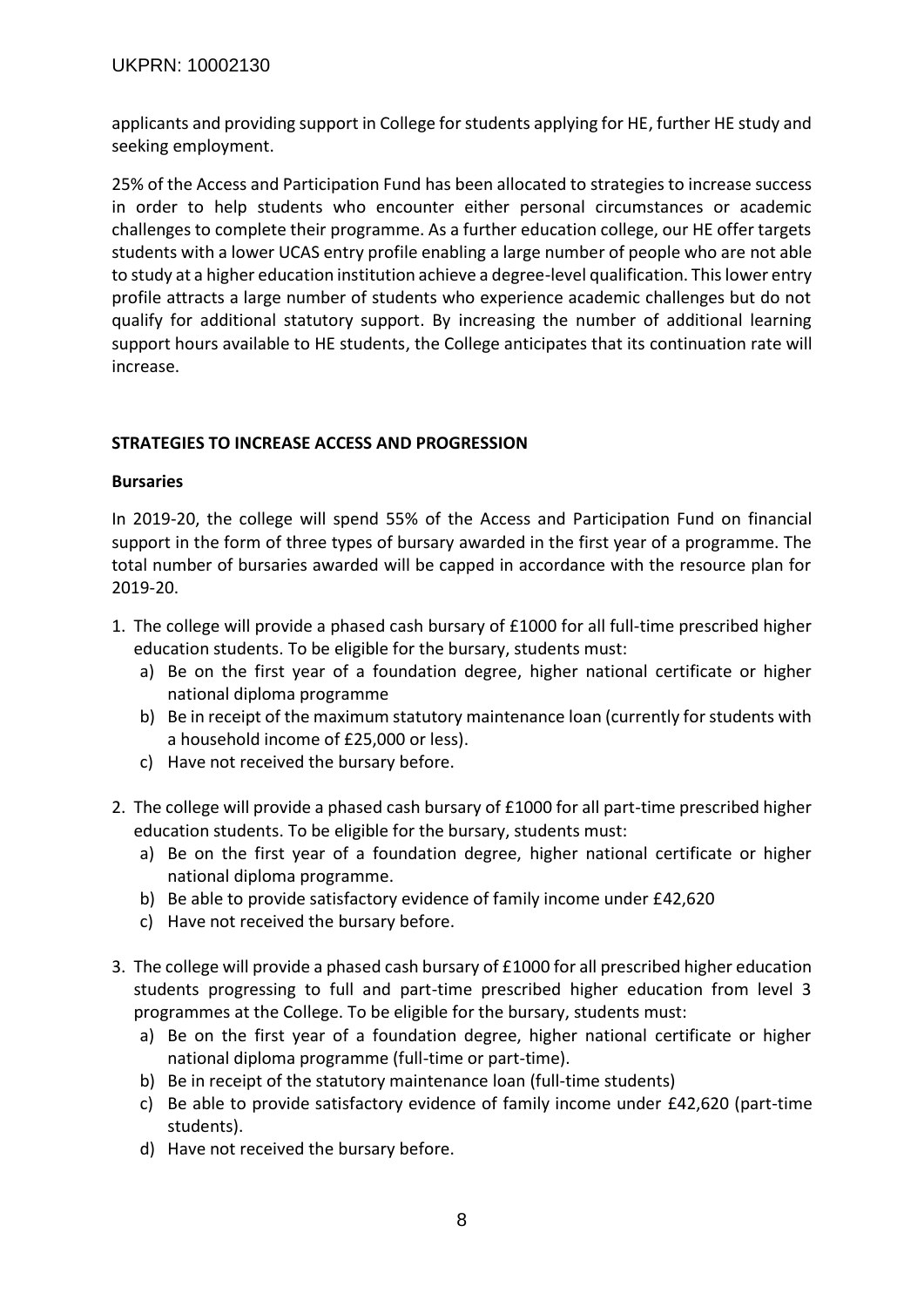### UKPRN: 10002130

The bursary will be awarded in 2 instalments in the middle of each semester (eg December and April) and will be subject to sufficient attendance and academic progress on the part of the student.

*Evaluation (and Responsibility): the College will measure and declare in future APPsthe impact that bursaries have on progression and completion rates amongst recipients (HE/MIS/Student Support). This will be further delineated by age, fraction of study, POLAR3, ethnicity and disability once numbers are sufficient.*

#### **Outreach and Progression Activities**

In 2019-2020 we plan to spend 20% of the Access and Participation Fund on outreach (15%) and progression (5%). The activities will focus on the following groups:

- Areas with low participation rates in HE identified by POLAR3 methodology, and specifically those within the College's non-HE population, with a focus on young white males
- Special Learning Difficulty or Disability (SLDD)
- Internal level 3 students
- Looked-after by a local authority or care leavers
- No family history of HE (Parent/Guardian)
- Mature (aged 25 years old and over) and part-time students
- Black and Minority Ethnic (BME) communities
- Traveller/ refugee communities
- Young White Males

*Evaluation (and Responsibility): the College will monitor its HE student intake to assess rises in participation levels from the above groups (MIS/HE) in order to understand the impact of spending herein.*

#### Indicative outreach activities:

- Work with further education students within the college at levels 1, 2 and 3 to raise attainment (meeting or exceeding national achievement rates) and provide progression options to internal and external higher education, especially those from POLAR3 Quintile 1
- Internal Progression Event appropriate all levels re: all options
- Internal 1-1 support on HE research and UCAS applications
- Provision of information advice and guidance, with particular reference to financial support, through attendance at open evening events in local schools/colleges/ careers fairs
- Establishment of links with local primary/junior schools, and holding of events to attract young families, to raise awareness and provide aspiration and attainment raising activities
- Joint Surrey Colleges HE prospectus and other joint outreach working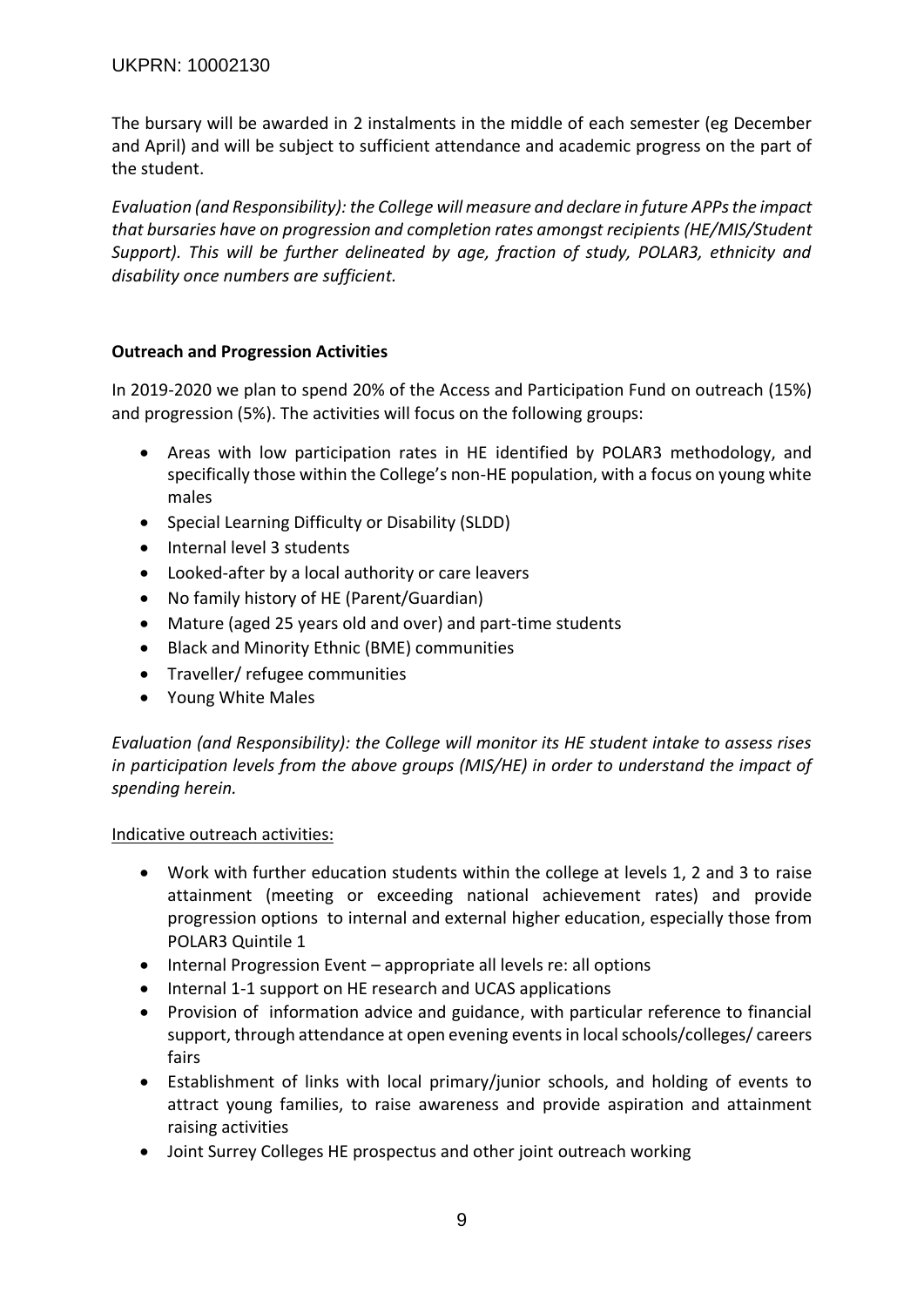Partnership with Sussex Learning Network and others in the National Collaborative Outreach Programme (NCOP)

*Evaluation (and Responsibility): aside from the impact measures detailed above, the College will report on this to College Executive along with other reports on Outreach Activity (Marketing/Schools Liaison/Admissions & Enrolment /Quality).*

#### Indicative progression activities

- Internal 1-1 support on HE research including top-up/level 6
- Subscription to on-line resources/services that support graduate recruitment
- Establishment of Level 6 provision at the College

*Evaluation (and Responsibility): the College will report on this via the College HE Self Evaluation Document (HE) in terms of increased internal progression rates.*

Note: East Surrey College has no plans to directly sponsor schools or establish new schools. This is because (a) it is already an active participant in that sector having Further Education operations itself (and therefore is setting targets around raising attainment as would be expected by OFSTED) and (b) an Access and Participation Fund of only circa £13,000 per annum precludes this.

Nevertheless, the College as a whole has a Marketing Strategy in place (including numerous strategies targeted specifically at Schools), and also offers a low UCAS tariff forits HE provision along with the opportunity to retake GCSEs in English and/or Mathematics during the first year of many HE programmes.

Schools Liaison annually is involved in a wide variety of different events. Schools Liaison events include: Internal open events, open evenings aimed at schools, careers events 9including primary), FE exhibitions, assemblies in feeder schools, drop in sessions in feeder schools, tours of the college site, workshops in schools, HE events, information stands in the local community and mock interviews. Through these events Schools Liaison have had direct contact with around 70 schools from Surrey and neighbouring areas – including some special schools and selective schools. Through monitoring attendance of internal events, interest at external exhibits and application numbers following events and targeted campaigns Schools Liaison analyse the success of their efforts.

### **STRATEGIES TO INCREASE SUCCESS**

Continuation, as a total figure encompassing all prescribed higher education programmes at the College has remained largely stable around 85-86% and is currently at 86.3%. In 2019-20, we plan to spend 25% of the Access and Participation Fund to increase the Continuation rate.

Indicative activities:

 All applicants meeting the minimum entry criteria are interviewed to provide an opportunity to discuss the course and any individual support needs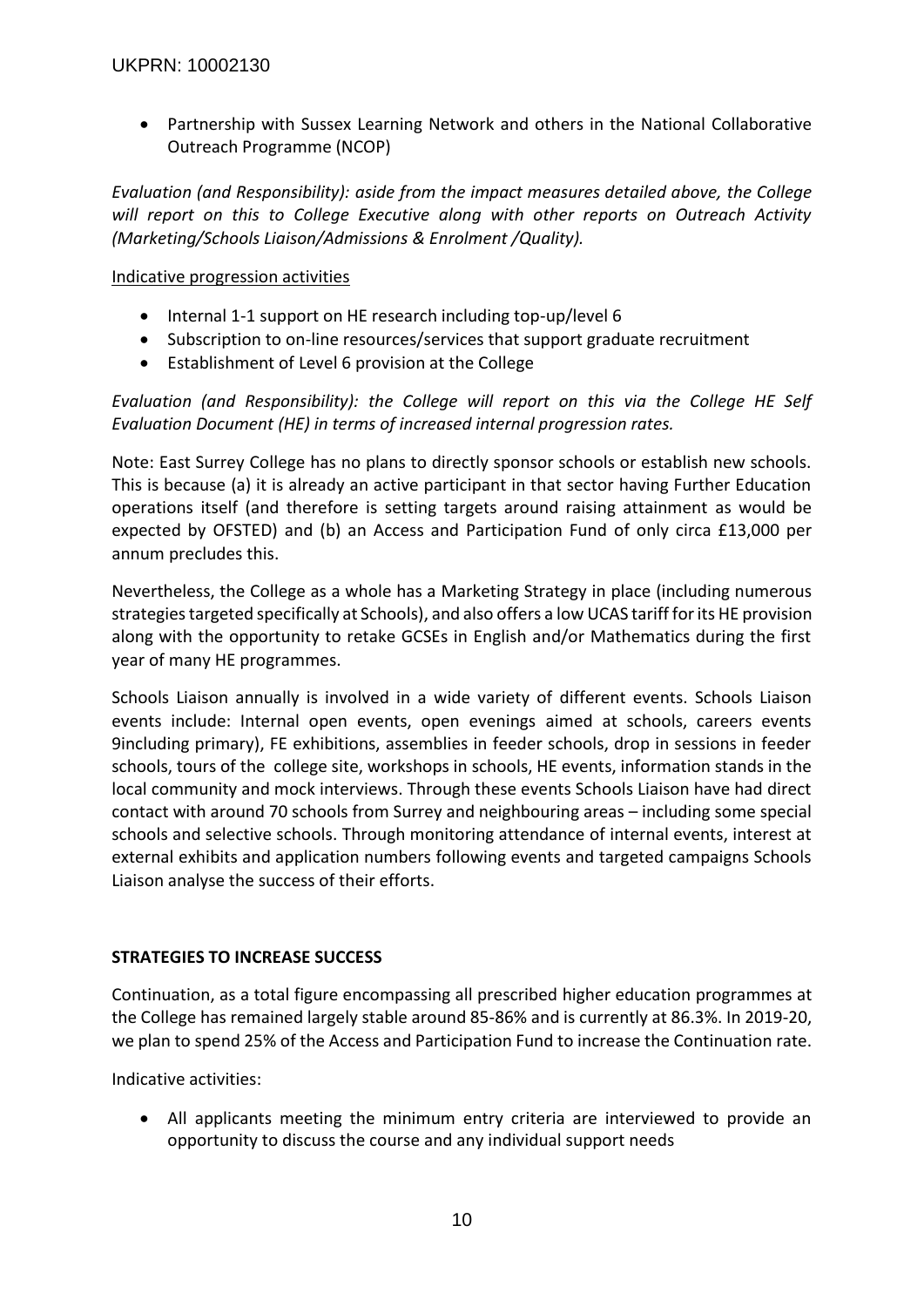- Dedicated HE Additional Learner Support (ALS) to be available from interview stage (if requested) to Induction and 'on programme'
- Study Skills Sessions at Induction
- Additional Study Skills sessions as part of the tutorial timetable.
- Additional Learning Support for higher education students without a Disabled Students Allowance.
- Close monitoring of attendance patterns and follow up of unexplained absences by tutors and managers
- Availability of student mentors / Health and wellbeing advisors
- **•** Transitional summer schools
- Student Counsellors
- Internal 1-1 support for students wishing to withdraw by Careers team
- Further development of the College intranet to support learning

*Evaluation (and Responsibility): the College will move to evaluation of non-continuation and completion data and report on this via the College HE Self Evaluation Document (MIS/HE). The College will, from the 2020/21 SED, report this data cross-college by target groups (Ethnicity and Disability) as well as by cohort (MIS/HE).*

# <span id="page-10-1"></span>10.Monitoring and Evaluation Arrangements

Monitoring and evaluation will take place through the following mechanisms:

- 1. The annual Higher Education Self-Evaluation Document (where continuation and completion rates are reviewed)
- 2. The College HE Board (marketing and outreach, NSS, DLHE and internal student surveys are reviewed – progression is also a focus)
- 3. Marketing Performance Reviews (where Marketing and Schools activities are reviewed)
- 4. Higher Education Performance Reviews (where HE recruitment and curriculum performance are reviewed, along with future programme development)

Along with longitudinal analysis of continuation/completion rates, and analysis of student survey results, these groups will review progress on the targets set within this APP and agree modifications to the resource plan and the College's approach to increase access and participation. Actual measures of impact are provided in Section 6 above.

# <span id="page-10-0"></span>11. Student Consultation

Higher education students took part in a virtual focus group regarding the College's 2019-20 APP. Students were consulted on all aspects of the plan including activities, targets, distribution of funds and the approach to awarding bursaries. Students agreed with the College's approach and contributed to the final determination of how the Access and Participation Fund should be divided.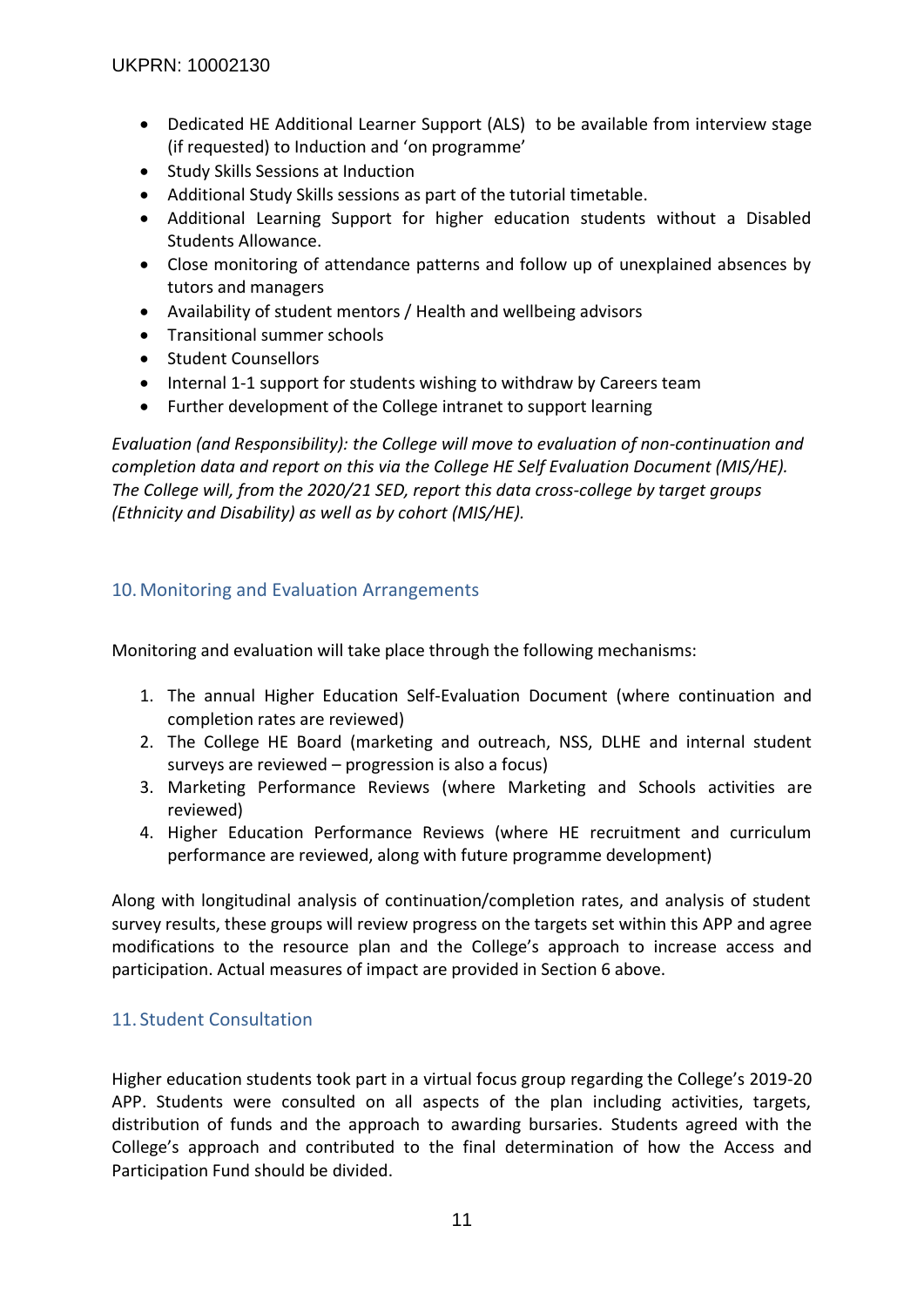#### UKPRN: 10002130

# <span id="page-11-0"></span>12.Equality and Diversity

The College has taken due regard of equality and diversity when formulating this APP. Targets are proportionate to the general college population and the Surrey area. Additional analysis will be conducted after one complete year of the APP being in place. Oversight of monitoring will be through the College's Higher Education Board where targets associated with the APP will be monitored and actioned appropriate, or delegated to other instruments. The College continues to set its fees and entry requirements to meet the widening participation agenda and facilitate access to degree-level study.

### 13. Publication of Information

The College publishes all fees for its own higher education courses on its website for both new and continuing students. Where this is not possible, an indicative fee is provided until the final fee is available, and is clearly labelled as such. All suitable applicants are interviewed and there is an opportunity to discuss fees and financial support at interview.

Further to this, the College will write to all of its current Level 3 students to promote the bursary element that would support them if they progressed to HE, supported by website banners and physical posters on campus.

The College undertakes to publish all active APPs on its website, and will ensure that details of financial support are extracted from the most recent APP and are made clearly available on a relevant higher education page on its website.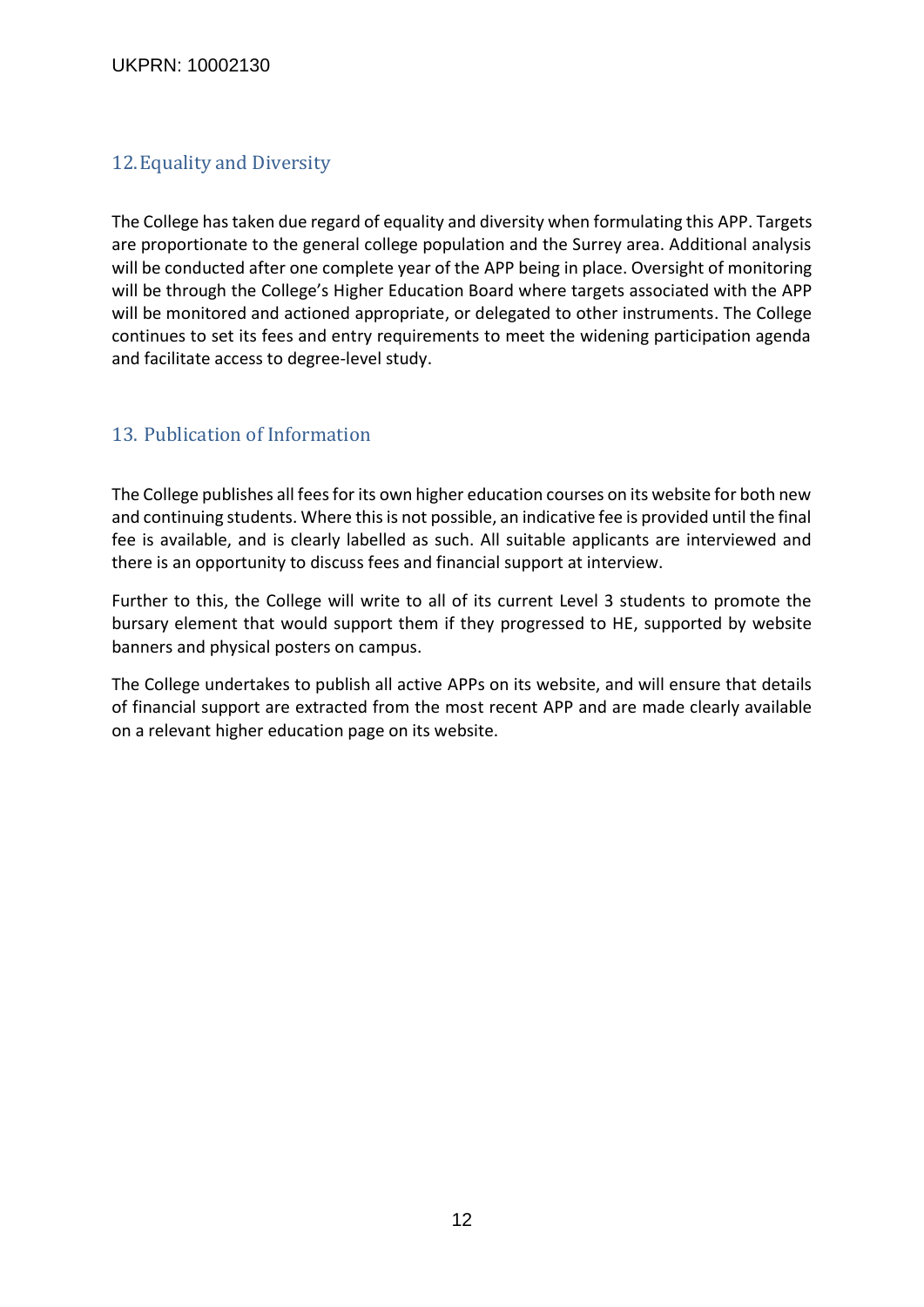| <b>Full-time course type:</b>    | <b>Additional information:</b>                                  | <b>Course fee:</b> |  |  |  |  |  |
|----------------------------------|-----------------------------------------------------------------|--------------------|--|--|--|--|--|
| First degree                     |                                                                 |                    |  |  |  |  |  |
| Foundation degree                | <b>Business Management</b>                                      | £7,500             |  |  |  |  |  |
| Foundation degree                | Internet Software Development                                   | £7,500             |  |  |  |  |  |
| Foundation degree                | Early Years                                                     | £7,500             |  |  |  |  |  |
| Foundation degree                | Sound and Music Production                                      | £7,500             |  |  |  |  |  |
| Foundation degree                | Air Transport Operations Management                             | £7,500             |  |  |  |  |  |
| Foundation year / Year 0         |                                                                 |                    |  |  |  |  |  |
| HNC / HND                        | Photography                                                     | £6,165             |  |  |  |  |  |
| HNC / HND                        | Theatrical Make Up                                              | £6,165             |  |  |  |  |  |
| HNC / HND                        | <b>Graphic and Digital Design</b>                               | £6,165             |  |  |  |  |  |
| HNC / HND                        | <b>Fashion and Textiles Business Development</b>                | £6,165             |  |  |  |  |  |
| HNC / HND                        | Sport                                                           | £6,165             |  |  |  |  |  |
| CertHE / DipHE                   |                                                                 |                    |  |  |  |  |  |
| Postgraduate ITT                 |                                                                 | $\star$            |  |  |  |  |  |
| Accelerated degree               |                                                                 |                    |  |  |  |  |  |
| Sandwich year                    |                                                                 | $\star$            |  |  |  |  |  |
| Erasmus and overseas study years |                                                                 |                    |  |  |  |  |  |
| Other                            |                                                                 | $\star$            |  |  |  |  |  |
| Franchise full-time course type: | <b>Additional information:</b>                                  | <b>Course fee:</b> |  |  |  |  |  |
| First degree                     |                                                                 | $\star$            |  |  |  |  |  |
| Foundation degree                |                                                                 | $\star$            |  |  |  |  |  |
| Foundation year / Year 0         |                                                                 | $\star$            |  |  |  |  |  |
| HNC / HND                        |                                                                 | $\star$            |  |  |  |  |  |
| CertHE / DipHE                   |                                                                 |                    |  |  |  |  |  |
| Postgraduate ITT                 |                                                                 | $\star$            |  |  |  |  |  |
| Accelerated degree               |                                                                 | $\star$            |  |  |  |  |  |
| Sandwich year                    |                                                                 | $\star$            |  |  |  |  |  |
| Erasmus and overseas study years |                                                                 | $\star$            |  |  |  |  |  |
| Other                            |                                                                 | $\star$            |  |  |  |  |  |
| Part-time course type:           | <b>Additional information:</b>                                  | <b>Course fee:</b> |  |  |  |  |  |
| First degree                     |                                                                 |                    |  |  |  |  |  |
| Foundation degree                |                                                                 | $\star$            |  |  |  |  |  |
| Foundation year / Year 0         |                                                                 | $\star$            |  |  |  |  |  |
| HNC / HND                        | - All part time HNCs/HNDs are 0.5 FTE and half the<br>basic fee | £3,082             |  |  |  |  |  |
| CertHE / DipHE                   |                                                                 | ¥                  |  |  |  |  |  |
| Postgraduate ITT                 |                                                                 |                    |  |  |  |  |  |
| Accelerated degree               |                                                                 | ¥                  |  |  |  |  |  |
| Sandwich year                    |                                                                 |                    |  |  |  |  |  |
| Erasmus and overseas study years |                                                                 | $\star$            |  |  |  |  |  |
| Other                            |                                                                 |                    |  |  |  |  |  |
|                                  |                                                                 |                    |  |  |  |  |  |

Where courses are at the Basic Fee (£6165) in this plan, no inflationary increase will be applied. All courses above the Basic Fee will have an inflationary increase (based on RPI) applied in subsequent years.

# Full-time and part-time course fee levels for 2019-20 entrants.

Please enter inflationary statement in the free text box below.

\* course type not listed.